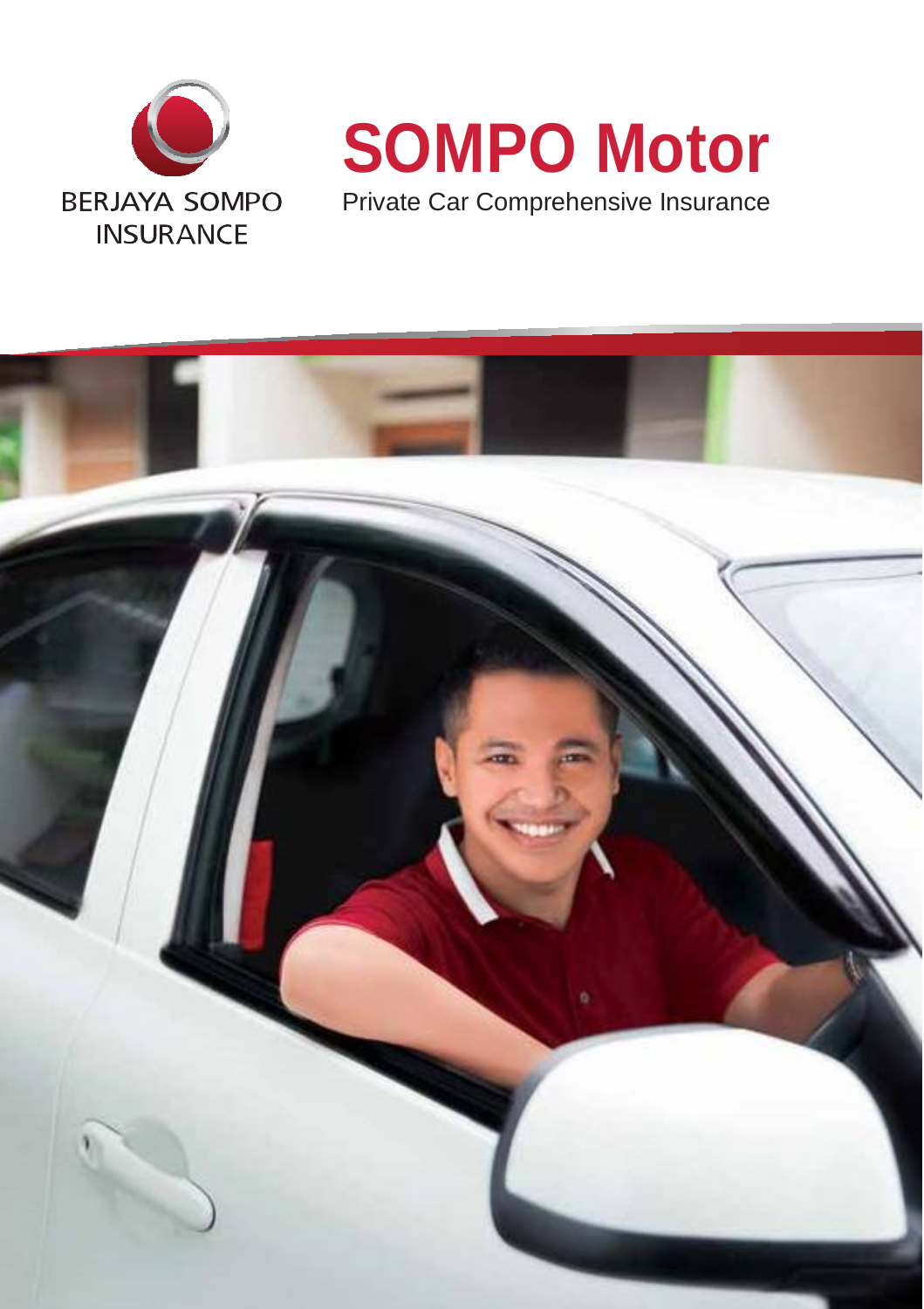## **WHAT IS THE PRODUCT ABOUT?**

**SOMPO Motor** is a Private Car Comprehensive Insurance policy which covers you for accidental or fire damage to your vehicle, theft of your vehicle and liability to other parties for injury or death as well as damage to other parties' property.

## **WHAT ARE THE COVERAGE PROVIDED?**

- Liabilities to third party for injury, death & property loss/damage
- Loss/damage to own vehicle due to accidental fire/theft
- Loss/damage to own vehicle due to accident
	- Additional Benefits NEW

## **With SOMPO Motor, here are the NEW BENEFITS!**

### **All Drivers Cover**

- ✓ Waiver of Named Driver Requirement under Compulsory Excess, ie. you are not required to provide name(s) of your authorised driver(s).
- $\sqrt{ }$  All authorised drivers are not subject to the Compulsory Excess<sup>1</sup>

<sup>1</sup>unless the drivers fall within the category of person who is under 21 years old or holds a provisional or learner driver licence.

#### **2424-Hour Rakan Auto Assist**

- ✓ Emergency Towing Services following an accident.
- ✓ Emergency Breakdown and Minor Roadside Repair Services.
- ✓ Up to RM300 per incident for towing and labour cost for roadside repairs. Cost of parts, toll charges and levy fee charged by Customs for cross border towing are excluded.

✓ Nationwide network of panel workshops.

**Repairs Warranty of 12 Months**

✓ 12 months' warranty against defects on new parts replaced and workmanship carried out by our panel workshops.



**Special Perils Coverage<sup>2</sup>**

 $\sqrt{2}$  This policy provides you a claim amount of RM10,000 or 20% of Sum Insured, whichever is lower for any loss or damage to your vehicle caused by flood, typhoon, hurricane, storm, tempest, volcanic eruption, earthquake, landslide, landslip, subsidence or sinking of the soil / earth or other convulsions of nature.

 $2$  with additional premium, your vehicle can be covered up to the Sum Insured specified in your Policy Schedule.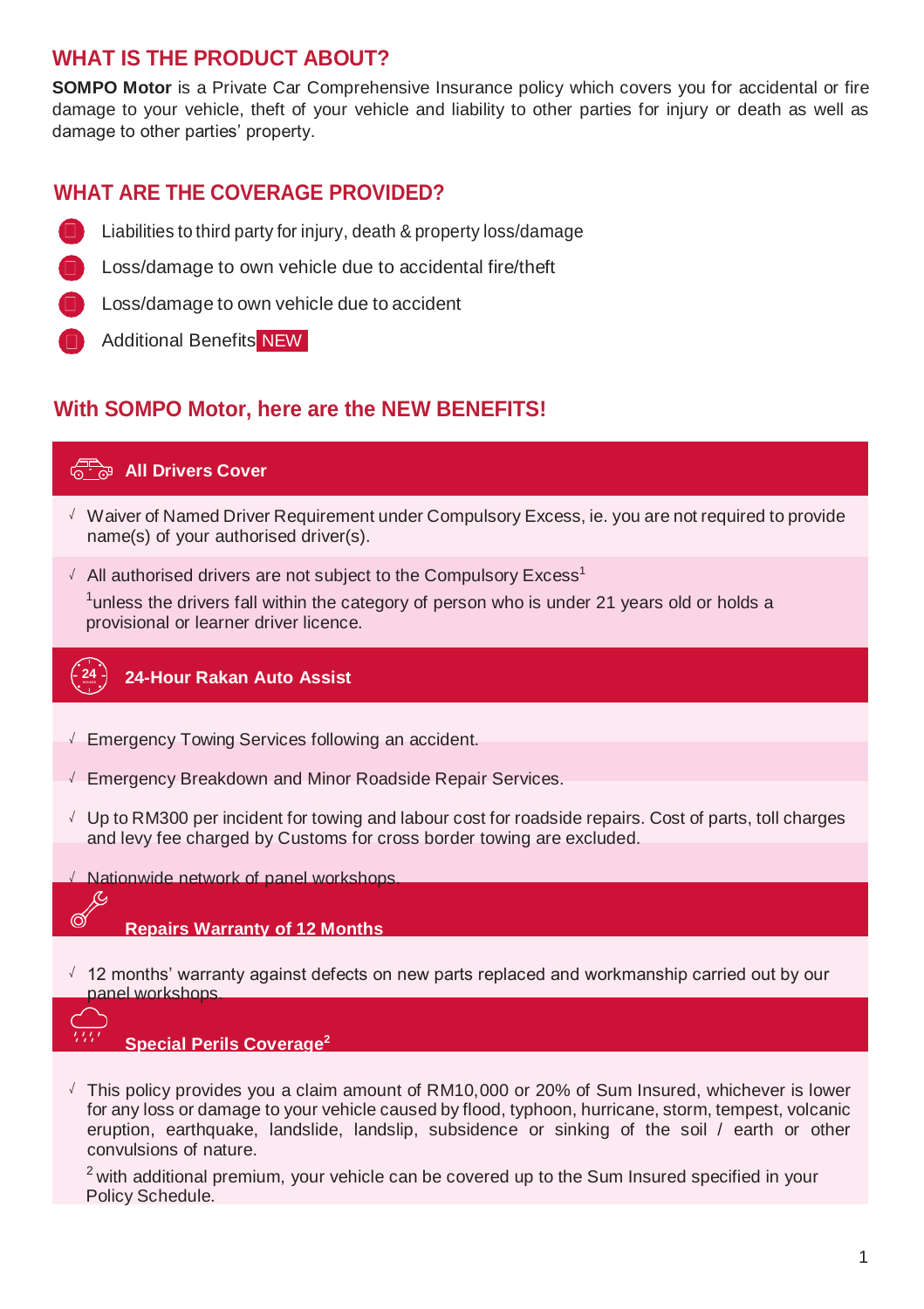## **MORE OPTIONAL BENEFITS**

You should consider these optional benefits with additional coverage to your **SOMPO Motor**  comprehensive insurance to help you during unexpected incidents. With SOMPO Motor you could enjoy this protection by paying additional premium.



#### Waiver of Betterment (vehicle age up to 15 years)

✓ Waive all claim related Betterment costs provided always the age of your vehicle is not more than 15 years.



#### Unlimited Towing Costs

- ✓ Your vehicle does not exceed 15 years in age.
- ✓ Towing Costs to cover unlimited towing services in respect of any single towing trip from the location of the accident or breakdown to our panel repairer of choice or a safe place of storage within Malaysia while awaiting repair or disposal.
- $\sqrt{2}$  In the event of your vehicle breakdown and the cost incurred is only for such towing services, we will not deduct any excess and you will not lose your No Claim Discount (NCD) entitlement.
- ✓ Cost of parts, toll charges and levy fee charged by Customs for cross border towing are excluded.

Top Up for Full Convulsion of Nature Cover (Full Special Perils Coverage)

- ✓ Provide a top-up full cover.
- ✓ Your vehicle can be covered up to the Sum Insured specified in your Policy Schedule for loss or damage to your vehicle caused by flood, typhoon, hurricane, storm, tempest, volcanic eruption, earthquake, landslide, landslip, subsidence or sinking of the soil / earth or other convulsions of nature.

### **OTHER OPTIONAL BENEFITS**

This list is non-exhaustive. Please refer to the policy contract for all the optional benefits available under this policy.



- □ Private Hire Car for vehicles used for e-hailing services
- ✓ Cover for windscreens, windows and sunroof
- ✓ Legal Liability to Passengers\*
- ✓ Separate cover for accessories fixed to your vehicle
- ✓ Current year "NCD" relief
- ✓ Compensation for Assessed Repair Time (CART) to compensate for loss of use of your vehicle

\*This is mandatory if you drive your vehicle in Singapore.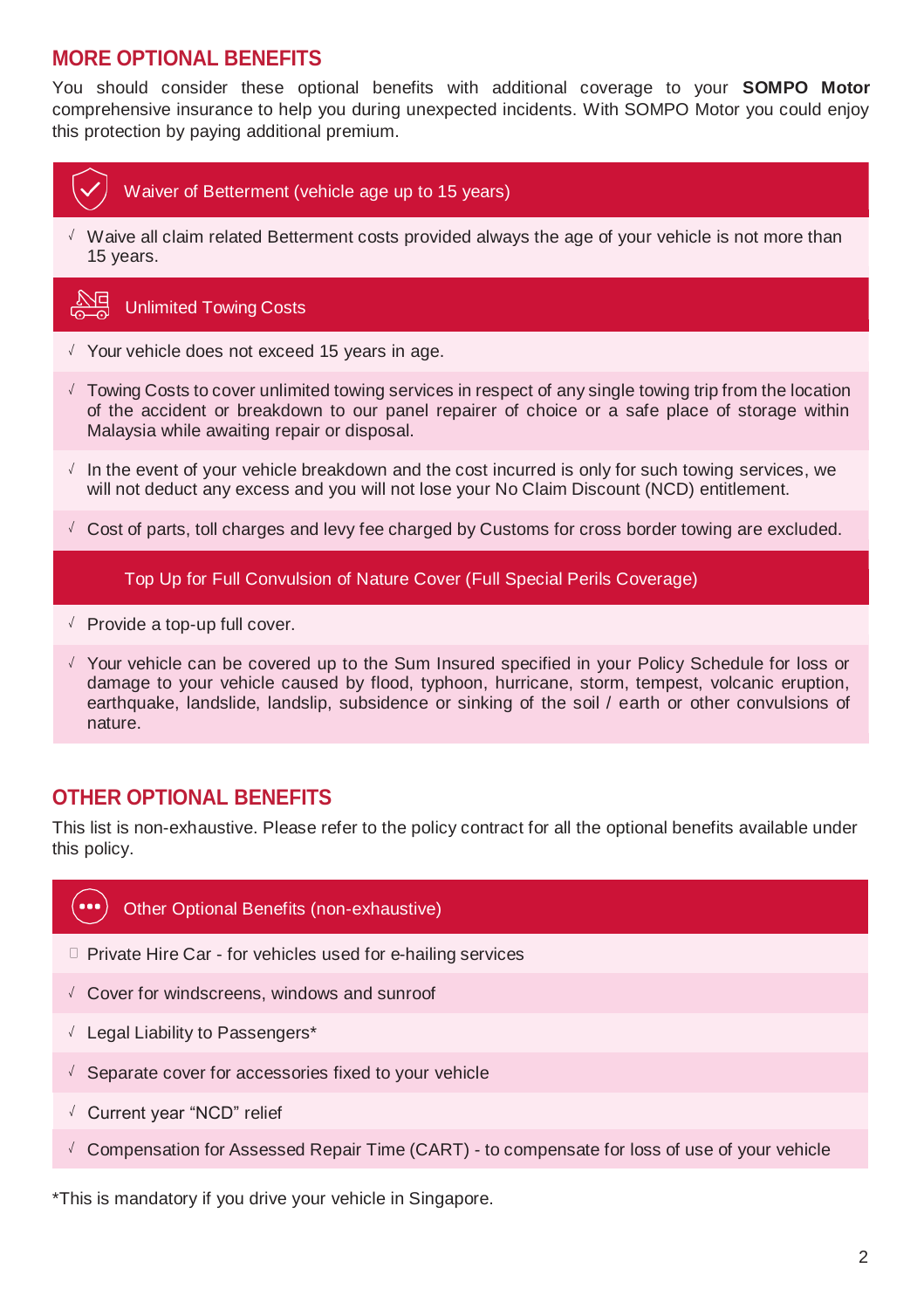## **FREQUENTLY ASKED QUESTIONS**

#### **1. What is the Period of Cover and Renewal Option?**

Duration of cover is usually for one year. You need to renew your insurance cover policy annually.

#### **2. How much premium do I have to pay?**

The total premium that you have to pay may vary depending on the sum insured of the vehicle, cubic capacity, no-claim-discount (NCD) entitlement and other underwriting criteria that the insurance company imposes, for example, policyholder age and vehicle age.

#### **What is No Claim Discount (NCD)?**

NCD is 'awarded' if no claim was made against your policy during the preceding 12 months of policy. Your NCD entitlement will depend on the class of your vehicle.

#### **3. Can I cancel my policy?**

You may cancel your policy anytime by giving written notice to Berjaya Sompo Insurance Berhad. Upon cancellation, any refund of the premium would be based on the conditions stipulated in the policy contract. No refund of premium is allowed if there is a claim under the policy.

#### **4. What are some of the key terms and conditions that I should be aware of?**

#### **a) Duty of disclosure**

#### Consumer Insurance Contract

Pursuant to Paragraph 5 of Schedule 9 of the Financial Services Act 2013, if you are applying for this Insurance wholly for purposes unrelated to your trade, business or profession, you have a duty to take reasonable care not to make a misrepresentation in answering the questions in the Proposal Form and you must answer the questions fully and accurately. Failure to take reasonable care in answering the questions may result in avoidance of your contract of insurance, refusal or reduction of your claim(s), change of terms or termination of your contract of insurance. You are also required to disclose any other matter that you know to be relevant to our decision in accepting the risks and determining the rates and terms to be applied.

#### Non-Consumer Insurance Contract

Pursuant to Paragraph 4(1) of Schedule 9 of the Financial Services Act 2013, if you are applying for this Insurance for purposes related to your trade, business or profession, you have a duty to disclose any matter that you know to be relevant to our decision in accepting the risks and determining the rates and terms to be applied and any matter a reasonable person in the circumstances could be expected to know to be relevant, otherwise it may result in avoidance of your contract of insurance, refusal or reduction of your claim(s), change of terms or termination of your contract of insurance.

This duty of disclosure for Consumer and Non-Consumer Insurance Contract shall continue until the time the contract is entered into, varied or renewed. You also have a duty to tell us immediately if at any time after your contract of insurance has been entered into, varied or renewed with us, any of the information given in the Proposal Form is inaccurate or has changed.

#### **b) Change in risk**

If at any time or from time to time any change shall occur materially varying any of the facts existing at the date of the proposal, the Insured shall within seven (7) days give written notice to the Company and shall pay such additional premium as the Company may require.

#### **c) Premium payment and cash before cover**

Full premium must be paid before the effective date of the Policy. Payment can be made by Cash, Credit Card or GIRO to Berjaya Sompo Insurance Berhad. Insist on a receipt of the premium paid as proof of payment for future reference.

#### **d) Contribution**

We shall only be liable on our rateable proportion of the loss in the event an insured has more than one policy to cover your vehicle.

Note: This list is non-exhaustive. Please refer to the policy contract for the full list of terms and conditions under this policy.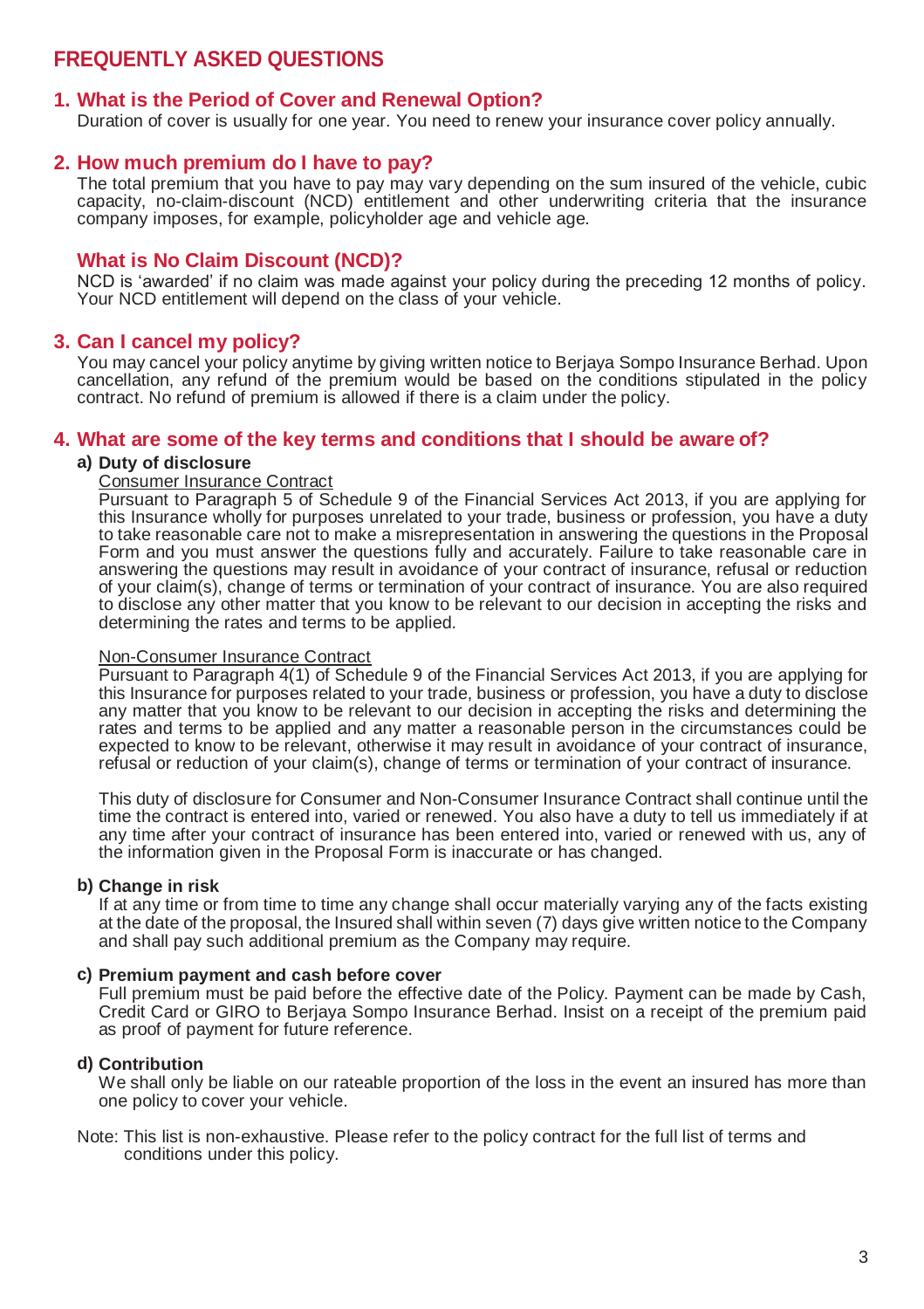### **5. What are the major exclusions under this policy?**

This Policy does not cover certain losses, such as:-

a) Your own death or bodily injury due to a motor accident\*\*

b) Your liability against claims from passengers in your vehicle\*\*

c) Theft of non-factory fitted vehicle accessories unless otherwise declared\*\*

d) Consequential loss, depreciation, wear and tear, mechanical or electrical breakdown, failures or breakages.

\*\* These may be insured separately for additional premiums.

Note: This list is non-exhaustive. Please refer to the policy contract for the full list of exclusions under this policy.

#### **6. Where can I get further information?**

Should you require additional information about Motor Insurance, please refer to the Insurance Info booklet on 'Motor Insurance', available at all our branches or you can obtain a copy from the insurance agent or visit [www.insuranceinfo.com.my.](http://www.insuranceinfo.com.my/)

If you have any enquiries, please contact us during operating hours from 8:30am to 5:00pm (Monday - Friday) at the address stated on the next page.

This brochure is not a contract of insurance. For full details on the policy terms and conditions, please refer to the actual insurance policy.

Berjaya Sompo Insurance Berhad (62605-U) is licensed under the Financial Services Act 2013 and regulated by Bank Negara Malaysia.